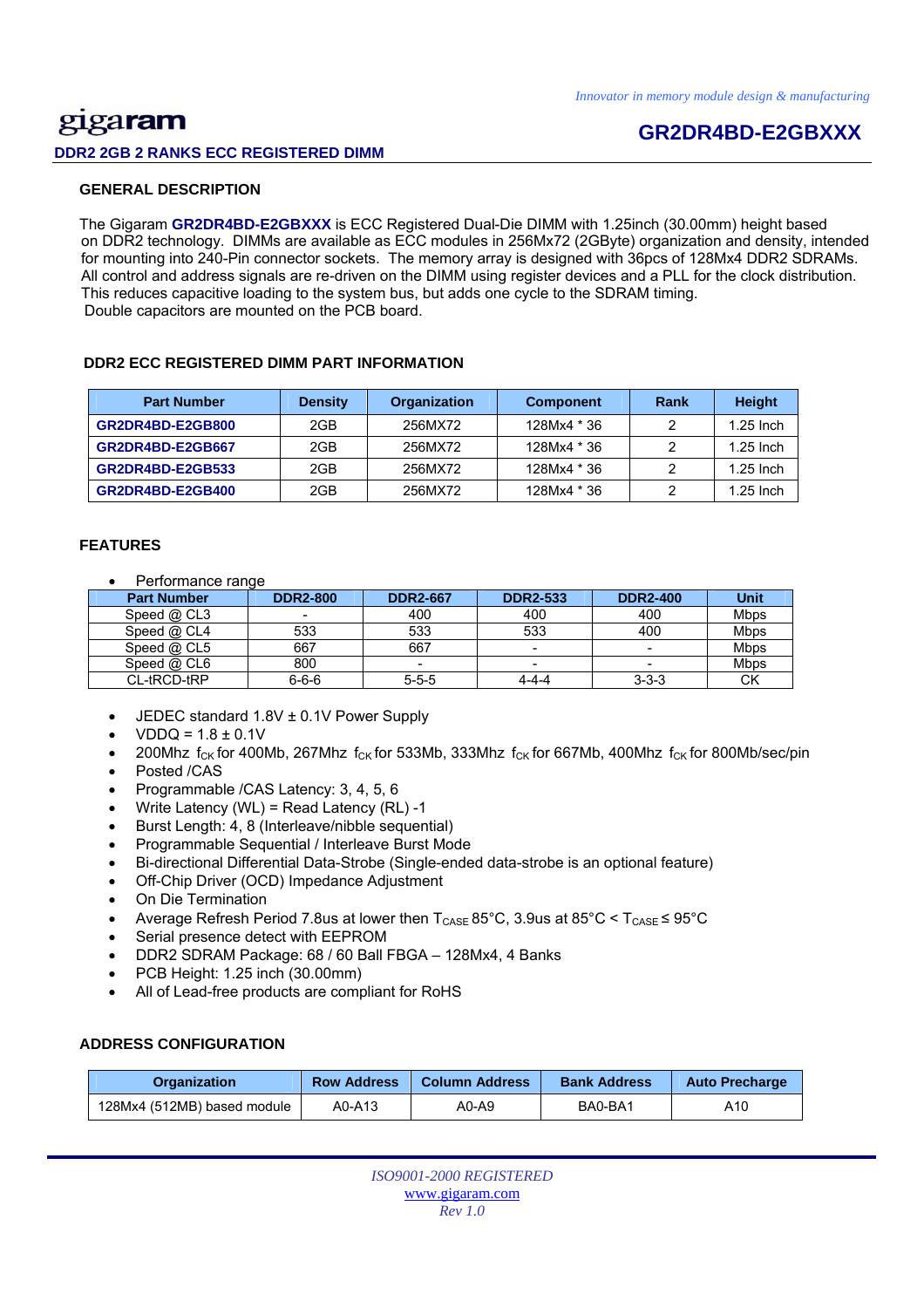### **DDR2 2GB 2 RANKS ECC REGISTERED DIMM**

# **GR2DR4BD-E2GBXXX**

### **PIN CONFIGURATIONS (Front Side/ Back Side)**

| Pin             | <b>FRONT</b>     | Pin              | <b>BACK</b>        | Pin              | <b>FRONT</b>            | Pin | <b>BACK</b>             |
|-----------------|------------------|------------------|--------------------|------------------|-------------------------|-----|-------------------------|
| 1               | <b>VREF</b>      | 121              | <b>VSS</b>         | 62               | <b>VDDQ</b>             | 182 | A <sub>3</sub>          |
| $\overline{2}$  | <b>VSS</b>       | 122              | DQ4                | 63               | A2                      | 183 | A1                      |
| 3               | DQ0              | 123              | DQ <sub>5</sub>    | 64               | VDD                     | 184 | VDD                     |
| 4               | DQ1              | 124              | <b>VSS</b>         |                  | <b>KEY</b>              |     | <b>KEY</b>              |
| 5               | <b>VSS</b>       | 125              | DM0 / DQS9         | 65               | <b>VSS</b>              | 185 | /CK0                    |
| 6               | /DQS0            | 126              | /DQS9              | 66               | <b>VSS</b>              | 186 | CK <sub>0</sub>         |
| $\overline{7}$  | DQS0             | 127              | <b>VSS</b>         | 67               | VDD                     | 187 | VDD                     |
| 8               | <b>VSS</b>       | 128              | DQ6                | 68               | <b>NC</b>               | 188 | A <sub>0</sub>          |
| 9               | DQ <sub>2</sub>  | 129              | DQ7                | 69               | VDD                     | 189 | VDD                     |
| 10              | DQ3              | 130              | <b>VSS</b>         | 70               | A10/AP                  | 190 | BA1                     |
| 11              | <b>VSS</b>       | 131              | <b>DQ12</b>        | $\overline{71}$  | BA0                     | 191 | <b>VDDQ</b>             |
| $\overline{12}$ | $\overline{DQ8}$ | 132              | DQ13               | $\overline{72}$  | VDDQ                    | 192 | /RAS                    |
| 13              | DQ9              | $\overline{133}$ | <b>VSS</b>         | $\overline{73}$  | <b>WE</b>               | 193 | /CS0                    |
| 14              | <b>VSS</b>       | 134              | DM1/DQS10          | 74               | /CAS                    | 194 | <b>VDDQ</b>             |
| 15              | /DQS1            | 135              | /DQS10             | 75               | VDDQ                    | 195 | ODT <sub>0</sub>        |
| 16              | DQS1             | 136              | <b>VSS</b>         | 76               | <b>VSS</b>              | 196 | A13                     |
| 17              | <b>VSS</b>       | 137              | NC                 | 77               | ODT1                    | 197 | VDD                     |
| 18              | /RESET           | 138              | $\overline{NC}$    | 78               | <b>VDDQ</b>             | 198 | <b>VSS</b>              |
| 19              | NC               | 139              | <b>VSS</b>         | 79               | <b>VSS</b>              | 199 | DQ36                    |
| 20              | <b>VSS</b>       | 140              | <b>DQ14</b>        | 80               | DQ32                    | 200 | DQ37                    |
| 21              | DQ10             | 141              | DQ15               | 81               | DQ33                    | 201 | <b>VSS</b>              |
| $\overline{22}$ | DQ11             | 142              | <b>VSS</b>         | $\overline{82}$  | <b>VSS</b>              | 202 | DQ38                    |
| 23              | <b>VSS</b>       | 143              | DQ20               | 83               | /DQS4                   | 203 | DQ39                    |
| 24              | DQ16             | 144              | DQ21               | 84               | DQS4                    | 204 | <b>VSS</b>              |
| 25              | <b>DQ17</b>      | 145              | <b>VSS</b>         | 85               | <b>VSS</b>              | 205 | DQ38                    |
| 26              | <b>VSS</b>       | 146              | DM2 / DQS11        | 86               | DQ34                    | 206 | DQ39                    |
| 27              | /DQS2            | 147              | /DQS11             | 87               | <b>DQ35</b>             | 207 | $\overline{\text{VSS}}$ |
| 28              | DQS2             | 148              | <b>VSS</b>         | 88               | <b>VSS</b>              | 208 | <b>DQ44</b>             |
| 29              | <b>VSS</b>       | 149              | <b>DQ22</b>        | 89               | DQ40                    | 209 | <b>DQ45</b>             |
| 30              | DQ18             | 150              | DQ23               | 90               | DQ41                    | 210 | <b>VSS</b>              |
| 31              | DQ19             | 151              | <b>VSS</b>         | 91               | <b>VSS</b>              | 211 | DM5 / DQS14             |
| $\overline{32}$ | <b>VSS</b>       | 152              | <b>DQ28</b>        | 92               | /DQS5                   | 212 | /DQS14                  |
| 33              | DQ24             | 153              | DQ29               | 93               | DQS5                    | 213 | <b>VSS</b>              |
| $\overline{34}$ | DQ25             | 154              | <b>VSS</b>         | 94               | <b>VSS</b>              | 214 | DQ46                    |
| 35              | <b>VSS</b>       | 155              | <b>DM3 / DQS12</b> | 95               | DQ42                    | 215 | <b>DQ47</b>             |
| 36              | /DQS3            | 156              | /DQS12             | 96               | DQ43                    | 216 | <b>VSS</b>              |
| 37              | DQS3             | 157              | <b>VSS</b>         | 97               | <b>VSS</b>              | 217 | DQ52                    |
| 38              | <b>VSS</b>       | 158              | DQ30               | 98               | DQ48                    | 218 | DQ53                    |
| 39              | DQ26             | 159              | DQ31               | 99               | DQ49                    | 219 | <b>VSS</b>              |
| 40              | <b>DQ27</b>      | 160              | <b>VSS</b>         | 100              | <b>VSS</b>              | 220 | NC                      |
| 41              | <b>VSS</b>       | 161              | CB4                | 101              | SA <sub>2</sub>         | 221 | NC                      |
| 42              | CB <sub>0</sub>  | 162              | CB <sub>5</sub>    | 102              | $\overline{NC}$         | 222 | <b>VSS</b>              |
| 43              | CB1              | 163              | <b>VSS</b>         | 103              | <b>VSS</b>              | 223 | <b>DM6 / DQS15</b>      |
| 44              | <b>VSS</b>       | 164              | DM8 / DQS17        | 104              | /DQS6                   | 224 | /DQS15                  |
| 45              | /DQS8            | 165              | /DQS17             | 105              | DQS6                    | 225 | <b>VSS</b>              |
| 46              | DQS8             | 166              | VSS                | 106              | VSS                     | 226 | DQ54                    |
| 47              | <b>VSS</b>       | 167              | CB6                | 107              | <b>DQ50</b>             | 227 | DQ55                    |
| 48              | CB <sub>2</sub>  | 168              | CB7                | 108              | DQ51                    | 228 | <b>VSS</b>              |
| 49              | CB <sub>3</sub>  | 169              | <b>VSS</b>         | 109              | <b>VSS</b>              | 229 | DQ60                    |
| 50              | <b>VSS</b>       | 170              | VDDQ               | 110              | <b>DQ56</b>             | 230 | DQ61                    |
| 51              | VDDQ             | 171              | NC / CKE1          | $\frac{111}{11}$ | <b>DQ57</b>             | 231 | <b>VSS</b>              |
| 52              | CKE0             | 172              | <b>VDD</b>         | $\frac{1}{12}$   | <b>VSS</b>              | 232 | DM7 / DQS16             |
| 53              | VDD              | 173              | NC                 | 113              | /DQS7                   | 233 | /DQS16                  |
| 54              | <b>NC</b>        | 174              | NC                 | 114              | DQS7                    | 234 | <b>VSS</b>              |
| 55              | $\overline{NC}$  | 175              | VDDQ               | 115              | <b>VSS</b>              | 235 | DQ62                    |
| 56              | VDDQ             | 176              | A12                | 116              | <b>DQ58</b>             | 236 | DQ63                    |
| 57              | A11              | 177              | A <sub>9</sub>     | 117              | DQ59                    | 237 | <b>VSS</b>              |
| 58              | A7               | 178              | VDD                | 118              | $\overline{\text{VSS}}$ | 238 | <b>VDDSPD</b>           |
| 59              | <b>VDD</b>       | 179              | A <sub>8</sub>     | 119              | <b>SDA</b>              | 239 | SA <sub>0</sub>         |
| 60              | A <sub>5</sub>   | 180              | A <sub>6</sub>     | 120              | <b>SCL</b>              | 240 | SA <sub>1</sub>         |
| 61              | A4               | 181              | VDDQ               |                  |                         |     |                         |
|                 |                  |                  |                    |                  |                         |     |                         |

*ISO9001-2000 REGISTERED*  www.gigaram.com *Rev 1.0*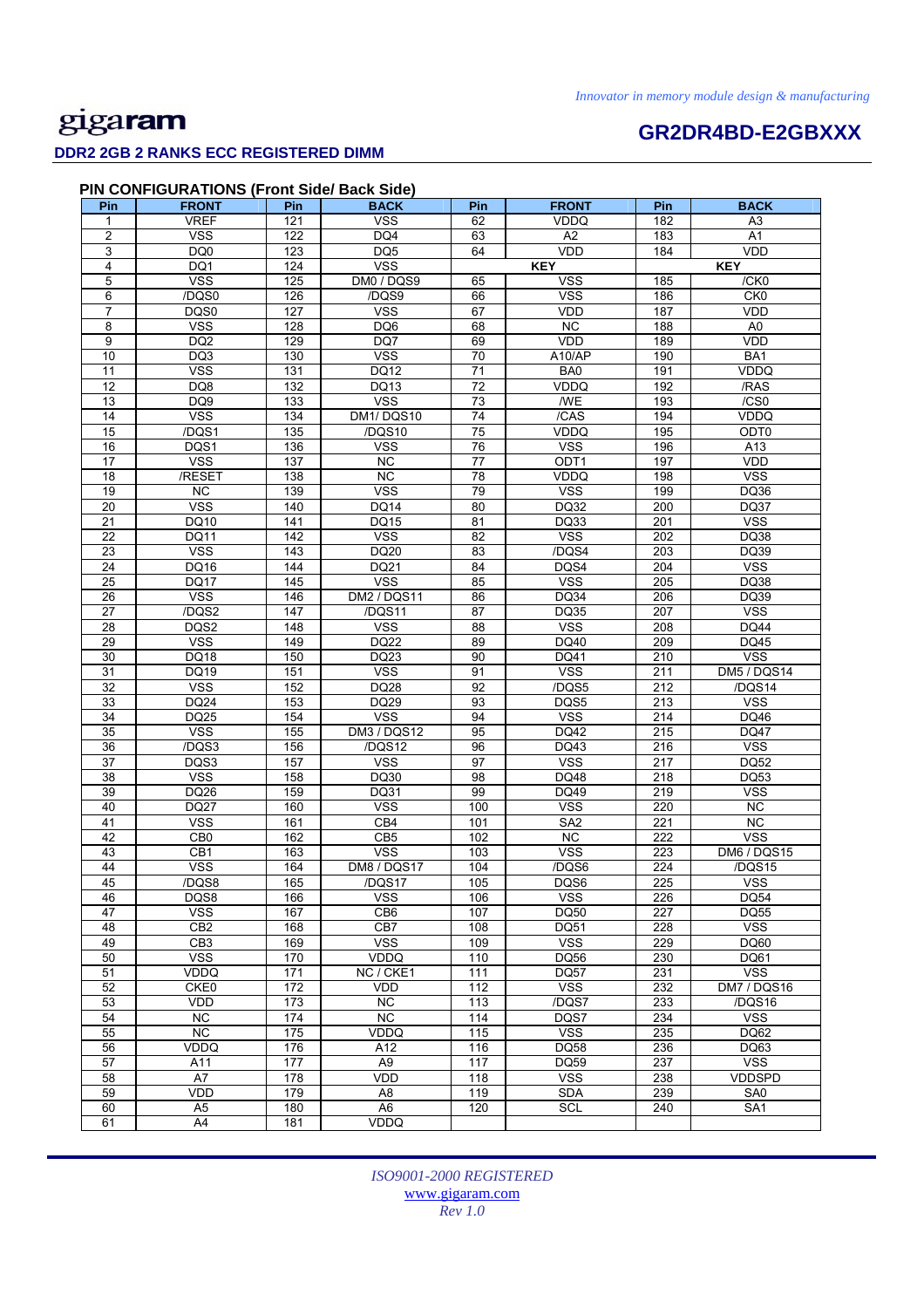# **GR2DR4BD-E2GBXXX**

### **DDR2 2GB 2 RANKS ECC REGISTERED DIMM**

### **INPUT/OUTPUT FUNCTIONAL DESCRIPTION**

| <b>Symbol</b>             | <b>Type</b> | <b>Polarity</b>              | <b>Function</b>                                                                                                                                                                                                                                                                                                                                                                                                                                                                                                                                                                                                                                                                                                  |
|---------------------------|-------------|------------------------------|------------------------------------------------------------------------------------------------------------------------------------------------------------------------------------------------------------------------------------------------------------------------------------------------------------------------------------------------------------------------------------------------------------------------------------------------------------------------------------------------------------------------------------------------------------------------------------------------------------------------------------------------------------------------------------------------------------------|
| CK0, /CK0                 | Input       | Cross point                  | The system clock inputs. All address and command lines are sampled on the<br>cross point of the rising edge of CK and he falling edge of CK*. An on-board<br>DLL circuit is driven from the clock inputs and output timing for read operations<br>is synchronized to the input clock.                                                                                                                                                                                                                                                                                                                                                                                                                            |
| CKE [1:0]                 | Input       | Active High                  | CKE high activates and CKE low deactivates internal signals and device input<br>buffers and output drivers of the SDRAMs. Taking CKE low provides Precharge<br>Power-Down and Self-Refresh operation (all banks idle), or Active Power-Down<br>(row Active in any bank).                                                                                                                                                                                                                                                                                                                                                                                                                                         |
| /CS [1:0]                 | Input       | <b>Active Low</b>            | Enables the associated SDRAM command decoder when low and disables<br>decoder when high. When decoder is disabled, new commands are ignored and<br>previous operations continue. The input signals also disable all outputs (except<br>CKE and ODT) of the register(s) on the DIMM when both inputs are high. When<br>both CS*[1:0] are high, all register outputs (except CK, ODT and Chip select)<br>remain in the previous state.                                                                                                                                                                                                                                                                             |
| ODT [1:0]                 | Input       | Active High                  | On-Die Termination control signals                                                                                                                                                                                                                                                                                                                                                                                                                                                                                                                                                                                                                                                                               |
| /RAS,<br>/CAS, /WE        | Input       | <b>Active Low</b>            | When sampled at the positive edge of the clock, RAS*, CAS* and WE* define<br>the operation to be executed by the SDRAM.                                                                                                                                                                                                                                                                                                                                                                                                                                                                                                                                                                                          |
| DM [8:0]                  | Input       | Active High                  | Masks write data when high, issued concurrently with input data.                                                                                                                                                                                                                                                                                                                                                                                                                                                                                                                                                                                                                                                 |
| BA [2:0]                  | Input       |                              | Selects which internal SDRAM memory bank is activated                                                                                                                                                                                                                                                                                                                                                                                                                                                                                                                                                                                                                                                            |
| A [13:0]                  | Input       |                              | During Bank Activate command cycle, Address defines the row address. During<br>a Read or Write command cycle, Address defines the column address. In<br>addition to the column address, A10 (=AP) is used to invoke Auto-Precharge<br>operation at the end of the burst read or write cycle. If AP is high, Auto<br>Precharge is selected and BA[1:0] defines the bank to be precharged. If AP is<br>low, Auto-Precharge is disabled. During a Precharge command cycle, AP is<br>used in conjunction with BA[1:0] to control which bank(s) to precharge. If AP is<br>high, all banks will be precharged regardless of the state of BA[1:0]. If AP is low,<br>BA[1:0] are used to define which bank to precharge. |
| DQ [63:0],<br>CB [7:0]    | I/O         |                              | Data and Check Bit Input/Output pins.                                                                                                                                                                                                                                                                                                                                                                                                                                                                                                                                                                                                                                                                            |
| DQS [17:0]<br>/DQS[17:0]  | 1/O         | Cross point                  | The data strobes, associated with one data byte, source with data transfer. In<br>Write mode, the data strobe is sourced by the controller and is centered in the<br>data window. In Read mode the data strobe is sources by the DDR2 SDRAM<br>and is sent at the leading edge of the data window. DQS* signals are<br>complements, and timing is relative to the crosspoint of respective DQS and<br>DQS*. If the module is to be operated in single ended strobe mode, all DQS*<br>signals must be tied on the system board to VSS and DDR2 SDRAM mode<br>registers programmed appropriately.                                                                                                                  |
| SA [2:0]                  | Input       |                              | These signals are tied at the system planar to either VSS or VDDSPD to<br>configure the serial SPD EEPROM address range                                                                                                                                                                                                                                                                                                                                                                                                                                                                                                                                                                                          |
| <b>SDA</b>                | 1/O         |                              | This bidirectional pin is used to transfer data into and out of the SPD EEPROM.<br>A resistor maybe connected from the SDA bus line to VDDSPD on the system<br>planar to act as a pull-up.                                                                                                                                                                                                                                                                                                                                                                                                                                                                                                                       |
| SCL                       | Input       |                              | This signal is used to clock data into the SPD EEPROM. A resistor maybe<br>connected from the SCL bus line to VDDSPD on the system planar to act as a<br>pull-up.                                                                                                                                                                                                                                                                                                                                                                                                                                                                                                                                                |
| /RESET                    | Input       |                              | The /RESET pin is connected to the RST* pin on the register and to the OE pin<br>on the PLL. When low, all register outputs will be driven low and the PLL clocks<br>to the DRAMs and the register(s) will be set to low level. The PLL will remain<br>synchronized with the input clock.                                                                                                                                                                                                                                                                                                                                                                                                                        |
| $V_{DD}$ , $V_{SS}$       | Supply      | ä,                           | Power and ground for the DDR SDRAM input buffers and core logic.                                                                                                                                                                                                                                                                                                                                                                                                                                                                                                                                                                                                                                                 |
| <b>V</b> <sub>REF</sub>   | Supply      | $\qquad \qquad \blacksquare$ | Reference voltage for the SSTL-18 inputs.                                                                                                                                                                                                                                                                                                                                                                                                                                                                                                                                                                                                                                                                        |
| <b>V</b> <sub>DDSPD</sub> | Supply      |                              | Serial EEPROM positive power supply, wired to a separated power pin at the<br>connector which supports from 1.7 Volt to 3.6 Volt.                                                                                                                                                                                                                                                                                                                                                                                                                                                                                                                                                                                |

*ISO9001-2000 REGISTERED*  www.gigaram.com *Rev 1.0*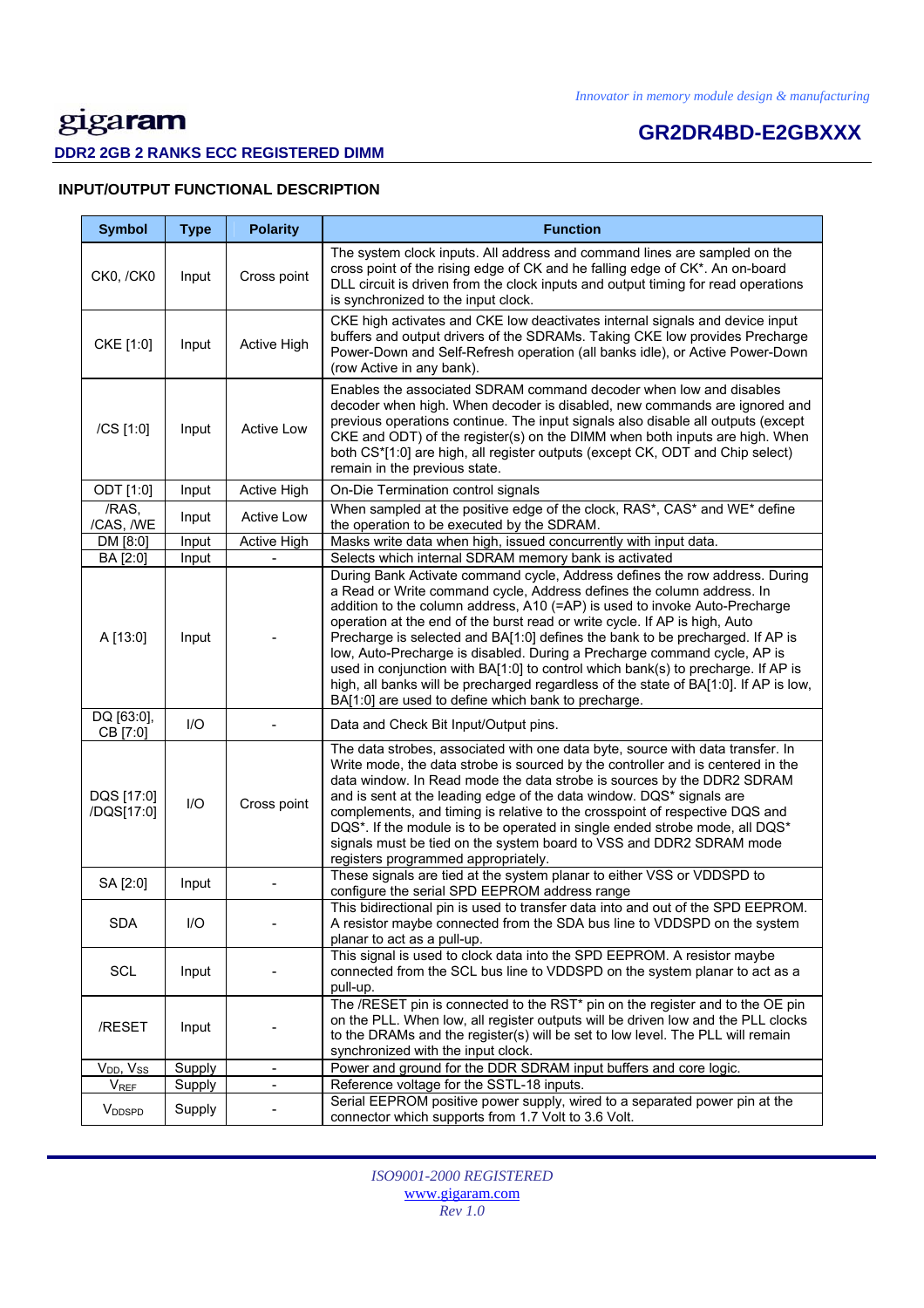**GR2DR4BD-E2GBXXX** 

# gigaram

#### **DDR2 2GB 2 RANKS ECC REGISTERED DIMM**

#### **FUNCTIONAL BLOCK DIAGRAM**



*ISO9001-2000 REGISTERED*  www.gigaram.com *Rev 1.0*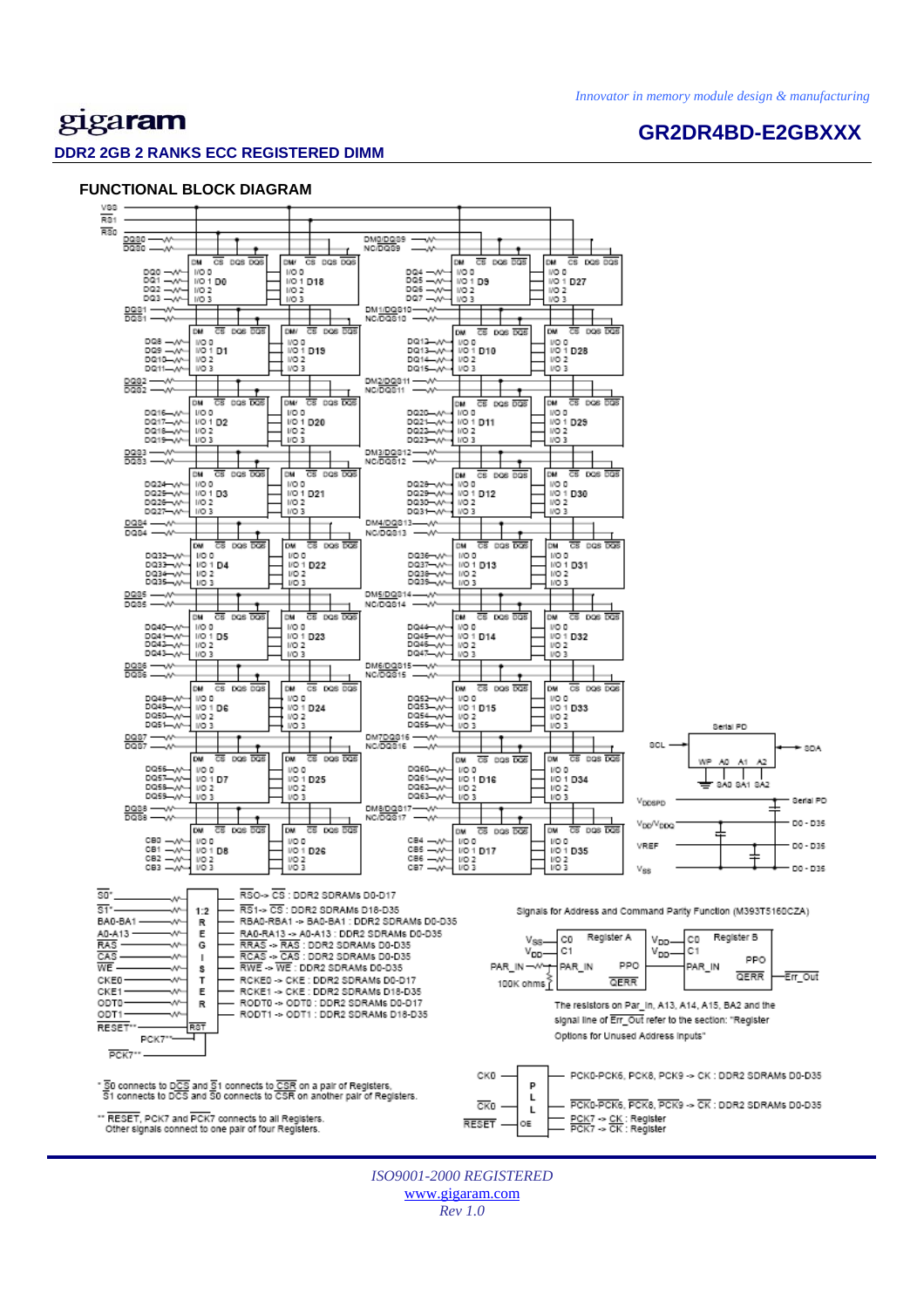# <u>gig</u>aram

#### **DDR2 2GB 2 RANKS ECC REGISTERED DIMM**

## **GR2DR4BD-E2GBXXX**

#### **ABSOLUTE MAXIMUM DC RATINGS**

| <b>Parameter</b>                           |                           | <b>Limit Values</b> | Unit   |              |
|--------------------------------------------|---------------------------|---------------------|--------|--------------|
|                                            | <b>Symbol</b>             | Min.                | Max.   |              |
| Voltage on any pins relative to $V_{SS}$   | $V_{IN}$ , $V_{OUT}$      | $-0.5$              | 2.3    |              |
| Voltage on V <sub>DD</sub> relative to Vss | V <sub>DD</sub>           | $-1.0$              | 2.3    |              |
| Voltage on $V_{DDQ}$ relative to $V_{SS}$  | V <sub>DDQ</sub>          | $-0.5$              | 2.3    |              |
| Storage temperature range                  | $\mathsf{T}_{\text{STG}}$ | -55                 | $+100$ | $^{\circ}$ C |

 Stresses greater than those listed under "Absolute Maximum Ratings" may cause permanent to the device. This is a stress rating only and functional operation of the device at these or any other conditions above those indicated in the operational sections of this specification is not implied. Exposure to absolute maximum rating conditions for extended periods may affect reliability.

#### **OPERATING TEMPERATURE RANGE**

| <b>Parameter</b>                                  |                  |      | <b>Limit Values</b> | Unit           | <b>Notes</b> |  |
|---------------------------------------------------|------------------|------|---------------------|----------------|--------------|--|
|                                                   | <b>Symbol</b>    | Min. | Max.                |                |              |  |
| DIMM Module Operating Temperature Range (ambient) | T <sub>OPR</sub> |      | $+55$               | $^{\circ}$ C   |              |  |
| DRAM Component Case Temperature Range             | <b>CASE</b>      |      | $+95$               | $\circ$ $\sim$ | 1 - 4        |  |

1. DRAM Component Case Temperature is the surface temperature in the center on the top side of any of the DRAMs. For measurement conditions, please refer to the JEDEC document JESD51-2.

2. Within the DRAM Component Case Temperature range all DRAM specification will be supported.

3. Above 85 º C DRAM case temperature the Auto-Refresh command interval has to be reduced to tREF1= 3.9us.

4. Self-Refresh period is hard-coded in the DRAMs and therefore it is imperative that the system ensures the DRAM is below 85 º C case temperature before initiating self-refresh operation.

## Parameter Symbol **Definit Values**<br>Min. Norm. Max. **Unit Notes**  Device Supply Voltage  $V_{DD}$   $V_{DD}$  1.7  $1.8$  1.8 1.9 V Output Supply Voltage VDDQ 1.7 1.8 1.9 V 1) Input Reference Voltage  $V_{REF}$  0.49 x V<sub>DDQ</sub> 0.5 x V<sub>DDQ</sub> 0.51 x V<sub>DDQ</sub> V 2) EEPROM Supply Voltage VDDSPD 1.7 - 3.6 V DC Input Logic High  $V_{\text{H(DC)}}$   $V_{\text{REF}}$  + 0.125  $\vert$  -  $V_{\text{DDQ}}$  + 0.3  $\vert$  V DC Input Logic Low  $V_{IL(DC)}$   $-0.30$   $-V_{REF} - 0.125$  V In/Output Leakage Current |  $I_L$  | -5 | - | 5 | uA | 3)

#### **AC & DC OPERATING CONDITIONS**

Under all conditions,  $V_{DDQ}$  must be less than or equal to VDD

2. Peak to peak AC noise on V<sub>REF</sub> may not exceed  $\pm$  2% V<sub>REF (DC)</sub>. V<sub>REF</sub> is also expected to track noise variations in V<sub>DDQ</sub>.

3. For any pin on the DIMM connector under test input of 0  $V \leq V_{IN} \leq V_{DDQ} + 0.3V$ .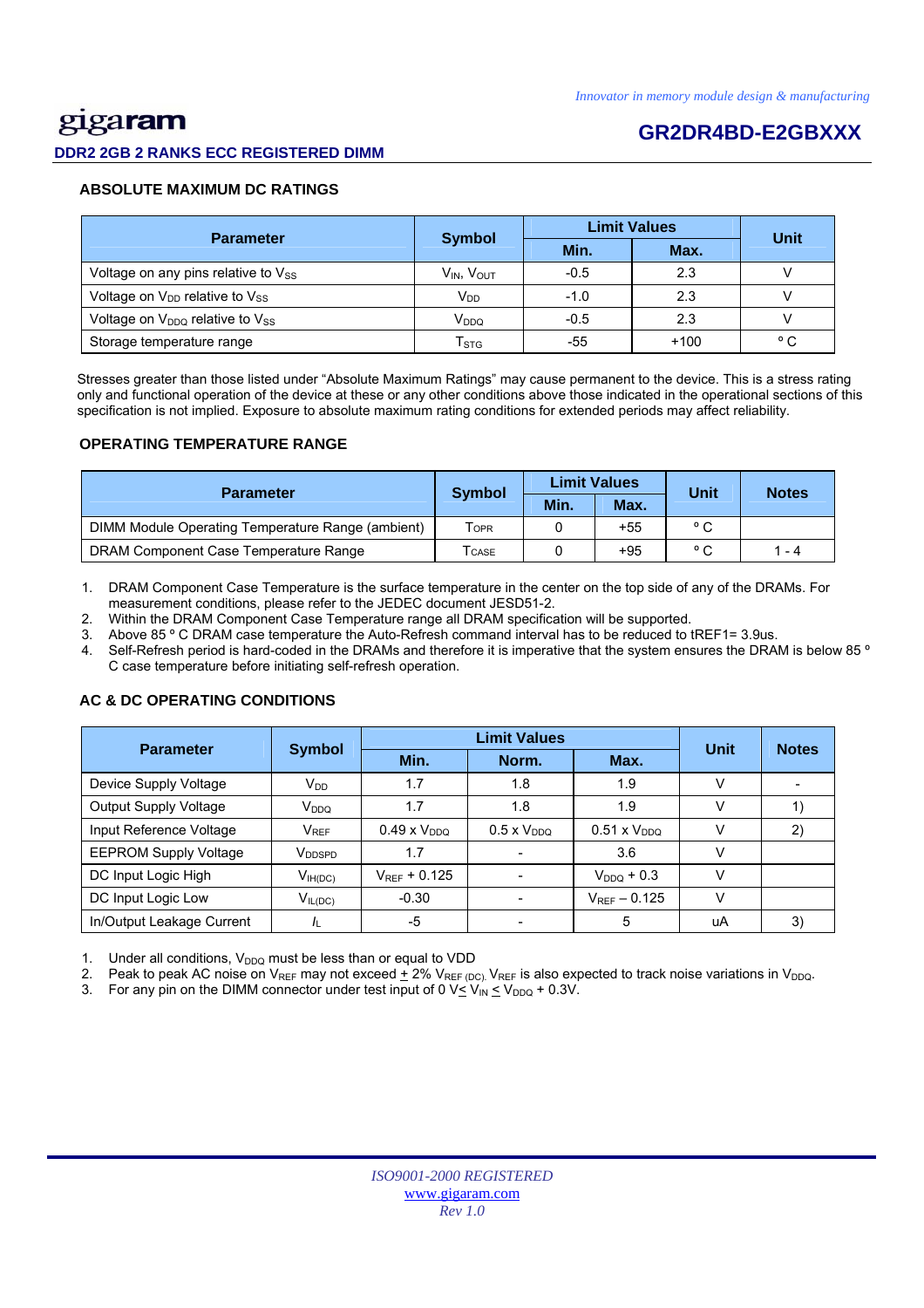### **DDR2 2GB 2 RANKS ECC REGISTERED DIMM**

# **Example 26 and 26 and 26 and 26 and 26 and 26 and 26 and 26 and 26 and 26 and 26 and 26 and 26 and 26 and 26 and 26 and 26 and 26 and 26 and 26 and 26 and 26 and 26 and 26 and 26 and 26 and 26 and 26 and 26 and 26 and 26**

### *I***<sub>DD</sub> SPECIFICATION**

| <b>Symbol</b>              | DDR2-800@CL=6 | DDR2-667@CL=5 | DDR2-533@CL=4 | DDR2-400@CL=3 | <b>Unit</b> | <b>Note</b>    |
|----------------------------|---------------|---------------|---------------|---------------|-------------|----------------|
| $I_{DD0}$                  | 4950          | 1760          | 1615          | 1470          | mA          | $\overline{2}$ |
| I <sub>DD1</sub>           | 2120          | 1920          | 1765          | 1610          | mA          | $\overline{2}$ |
| $I_{DD2P}$                 | 910           | 850           | 790           | 730           | mA          | 3              |
| $I_{DD2Q}$                 | 1520          | 1430          | 1340          | 1160          | mA          | 3              |
| <b>I</b> DD <sub>2N</sub>  | 1470          | 1310          | 1240          | 1080          | mA          | 3              |
| $I$ <sub>DD3P(F)</sub>     | 1540          | 1350          | 1160          | 1060          | mA          | 3              |
| $I_{DD3P(S)}$              | 1024          | 954           | 854           | 754           | mA          | 3              |
| <b>I</b> DD3N              | 1595          | 1435          | 1365          | 1205          | mA          | 3              |
| <b>I</b> DD <sub>4</sub> W | 2675          | 2360          | 2135          | 1820          | mA          | $\overline{2}$ |
| I <sub>DD4R</sub>          | 2905          | 2480          | 2145          | 1855          | mA          | $\overline{2}$ |
| $I_{\text{DDB}}$           | 2945          | 2705          | 2510          | 2270          | mA          | 3              |
| $I_{DD6}$                  | 270           | 270           | 270           | 270           | mA          | 3              |
| I <sub>DD7</sub>           | 4180          | 3795          | 3455          | 3070          | mA          | $\overline{2}$ |

#### **Notes**:

1. Calculated values from component data. ODT disabled. IDD1, IDD4R, and IDD7 are defined with the outputs disabled. Currents includes Registers and PLL.

2. The other rank is in IDD2P Precharge Power-Down Standby Current mode

3. Both ranks are in the same IDD current mode.

### **SPEED BINS & CL, tRCD, tRP, tRC and tRAS for CORRESPONDING BIN**

| <b>Speed</b>             | <b>DDR2-800</b> |                          | <b>DDR2-667</b> |            | <b>DDR2-533</b>          |                          | <b>DDR2-400</b>          |            | <b>Unit</b> |
|--------------------------|-----------------|--------------------------|-----------------|------------|--------------------------|--------------------------|--------------------------|------------|-------------|
| <b>Bin (CL-tRCD-tRP)</b> |                 | $6 - 6 - 6$              | $5 - 5 - 5$     |            | $4 - 4 - 4$              |                          | $3 - 3 - 3$              |            |             |
| <b>Parameter</b>         | <b>Min</b>      | <b>Max</b>               | <b>Min</b>      | <b>Max</b> | <b>Min</b>               | <b>Max</b>               | <b>Min</b>               | <b>Max</b> |             |
| tCK, CL=3                | ۰               |                          | 5               | 8          | 5                        | 8                        | 5                        | 8          | ns          |
| tCK, CL=4                | 3.75            | 8                        | 3.75            | 8          | 3.75                     | 8                        | 5                        | 8          | ns          |
| tCK, CL=5                | 3               | 8                        | 3               | 8          | 3.75                     | 8                        | $\overline{\phantom{0}}$ | -          | ns          |
| $tCK$ , $CL=6$           | 2.5             | 8                        | -               |            | $\overline{\phantom{0}}$ | -                        | -                        |            | ns          |
| tRCD                     | 15              | $\overline{\phantom{0}}$ | 15              | -          | 15                       | -                        | 15                       |            | ns          |
| tRP                      | 15              |                          | 15              |            | 15                       | $\overline{\phantom{0}}$ | 15                       |            | ns          |
| tRC                      | 60              |                          | 60              |            | 60                       |                          | 55                       |            | ns          |
| tRAS                     | 45              | 70000                    | 45              | 70000      | 45                       | 70000                    | 40                       | 70000      | ns          |